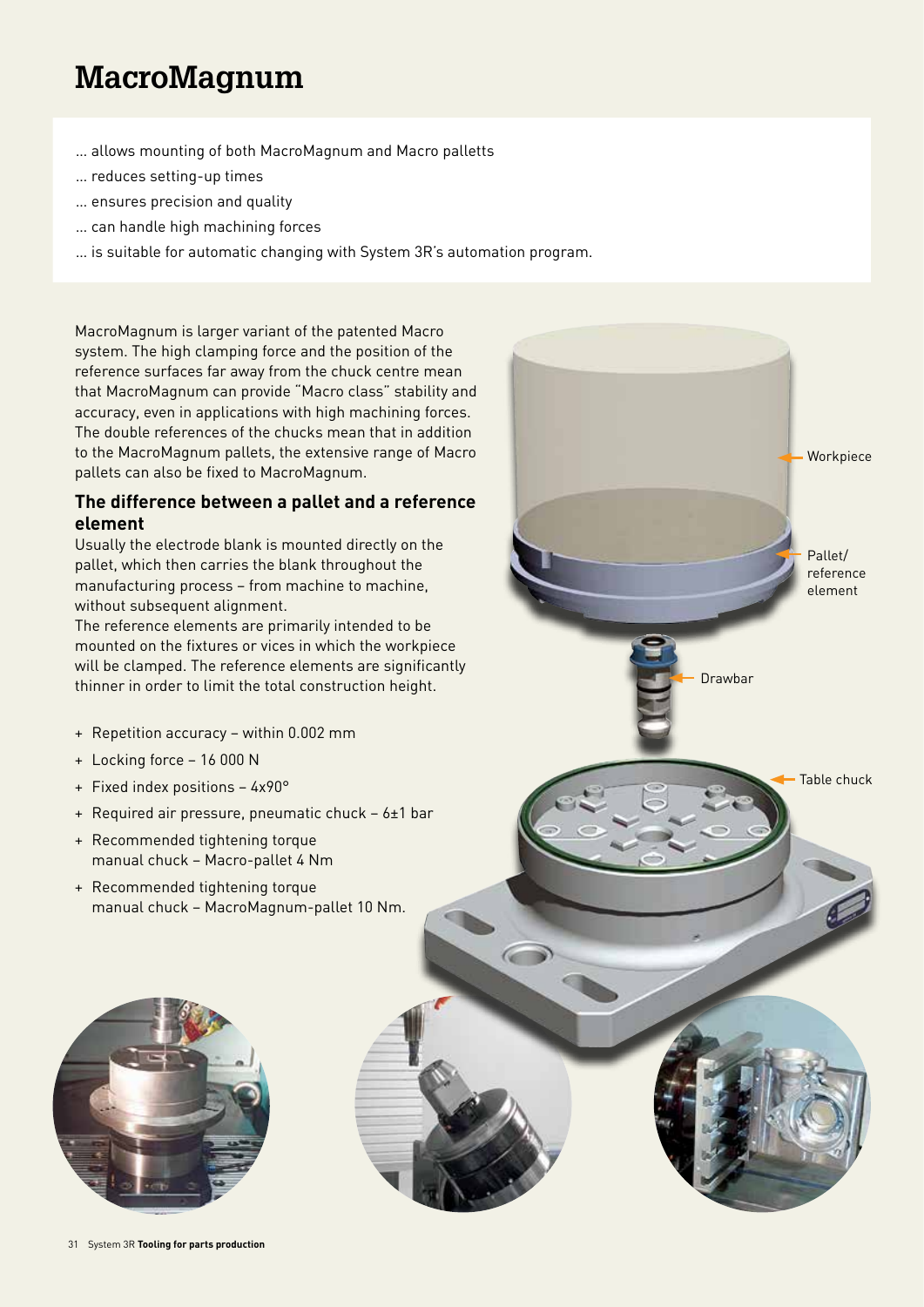# MacroMagnum – Chucks



| manual                 | 3K-68U.Z4-5    | $3K-6UB. Z$         | tow profile       |
|------------------------|----------------|---------------------|-------------------|
| Manual                 | 3R-680.24-V    | 3R-605.2            | vibration-damped  |
| Pneumatic              | 3R-680.10-2    | 3R-605.1 / 3R-605.4 |                   |
| Pneumatic              | $3R-680.10-3$  | $3R-605.2$          | low profile       |
| Pneumatic              | 3R-680.19-2    | 3R-605.1 / 3R-605.4 | 3Refix Ø20 mm     |
| Pneumatic              | 3R-680.1-2V    | 3R-605.1 / 3R-605.4 | vibration-damped  |
| Pneumatic              | 3R-680.10-2A   | 3R-605.1 / 3R-605.4 | for chuck adapter |
|                        |                |                     |                   |
| <b>Built-in chucks</b> | Article number | Drawbar             | Feature           |
| Pneumatic              | 90809.03       | 3R-605.1 / 3R-605.4 |                   |
| Pneumatic              | 3R-SP26712     | 3R-605.2            | low profile       |
| Pneumatic              | 90419.XX       | 3R-605.1 / 3R-605.4 |                   |

![](_page_1_Picture_3.jpeg)

![](_page_1_Picture_4.jpeg)

 $\overline{a}$  $\overline{a}$ 

![](_page_1_Picture_5.jpeg)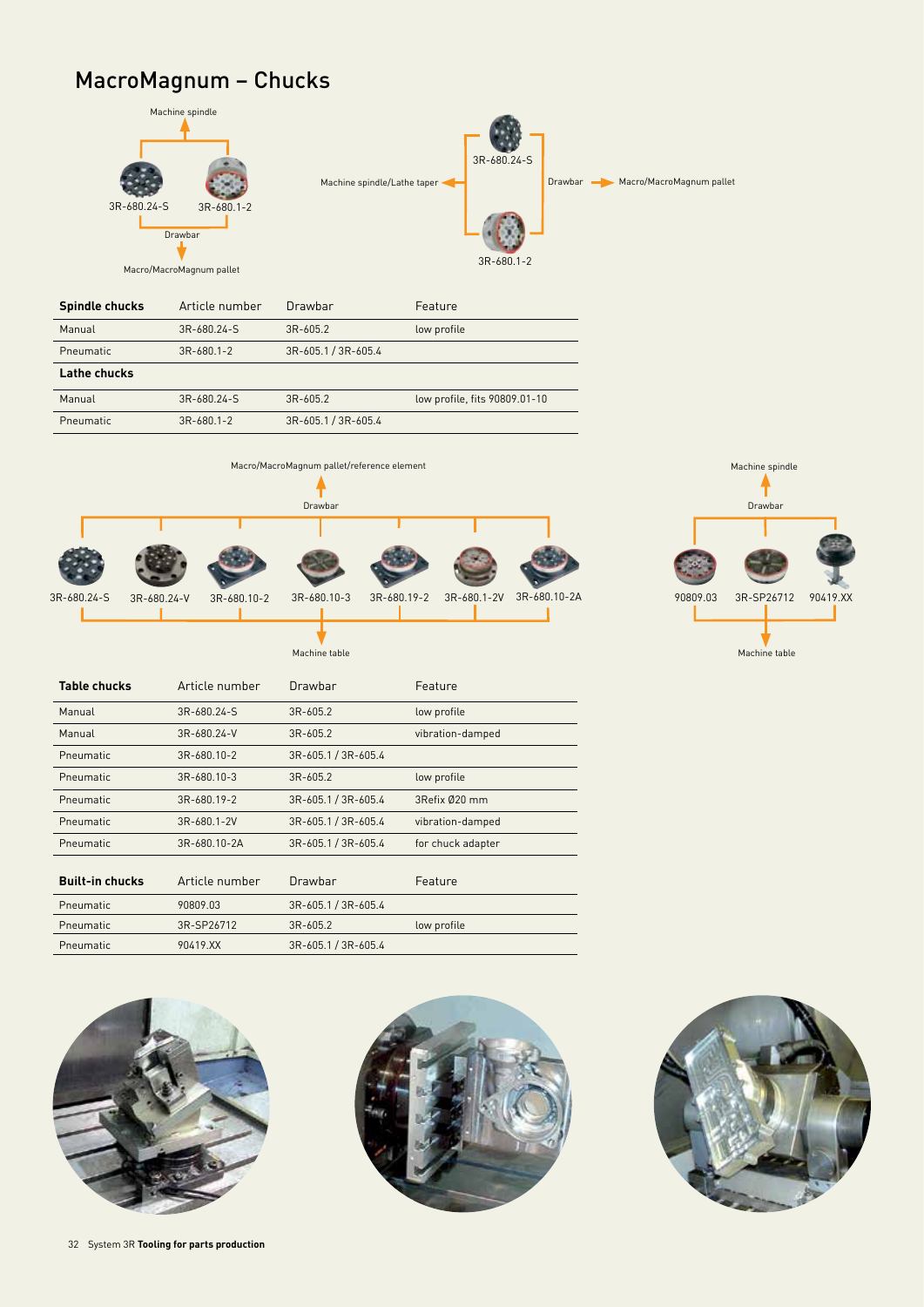# MacroMagnum – Chucks

#### **Manual chuck, 3R-680.24-S**

Low profile chuck for permanent mounting on the machine spindle or table.

Note: Master pallet 3R-606.1 or 3R-686.1-HD is required at installation.

- Required drawbar 3R-605.2.
- Recommended tightening torque: Macro pallet 4 Nm MacroMagnum pallet 10 Nm
- Fixed index positions 4x90°
- Weight 5 kg.

![](_page_2_Picture_8.jpeg)

![](_page_2_Picture_9.jpeg)

#### **Pneumatic chuck, 3R-680.1-2**

Pneumatic chuck for machine spindles and lathes. Opened/locked by an air gun against a valve on the side, or alternatively on the back, of the chuck.

- Required drawbar 3R-605.1 or 3R-605.4
- Required air pressure 6 ±1 bar.
- Fixed index positions 4x90°
- Sealing ring
- Turbo-locking of MacroMagnum pallets
- Weight 9 kg.

![](_page_2_Picture_18.jpeg)

### **Pneumatic chuck, 3R-680.10-2A**

- Pneumatic table chuck for chuck adapter.
- Required drawbar 3R-605.1 or 3R-605.4
- Required air pressure 6±1 bar
- Fixed index positions 4x90°
- Air-blast cleaning of Z-references on chuck and chuck adapter
- Sealing ring
- Turbo locking
- Weight 12 kg.

![](_page_2_Picture_28.jpeg)

![](_page_2_Figure_29.jpeg)

### **Manual chuck, VDP, 3R-680.24-V** Manual vibration-damped table chuck.

- Required drawbar 3R-605.2
- Recommended tightening torque: Macro pallet 4 Nm
- MacroMagnum pallet 10 Nm • Fixed index positions 4x90º
- Weight 10 kg.
- 

![](_page_2_Picture_36.jpeg)

### **Pneumatic chuck, 3R-680.10-2**

Pneumatic table chuck.

- Required drawbar 3R-605.1 or 3R-605.4
- Required air pressure 6±1 bar
- Fixed index positions 4x90°
- Air-blast cleaning of the Z-references
- Sealing ring
- Turbo-locking of MacroMagnum pallets
- Weight 12 kg.

![](_page_2_Picture_46.jpeg)

![](_page_2_Picture_47.jpeg)

Pneumatic table chuck with 3Refix-holes.

- 3Refix Ø20 mm
- Required drawbar 3R-605.1 or 3R-605.4
- Required air pressure 6±1 bar
- Fixed index positions 4x90°
- Air-blast cleaning of the Z-references
- Sealing ring
- Turbo-locking of MacroMagnum pallets
- Weight 12 kg.

![](_page_2_Picture_57.jpeg)

![](_page_2_Picture_58.jpeg)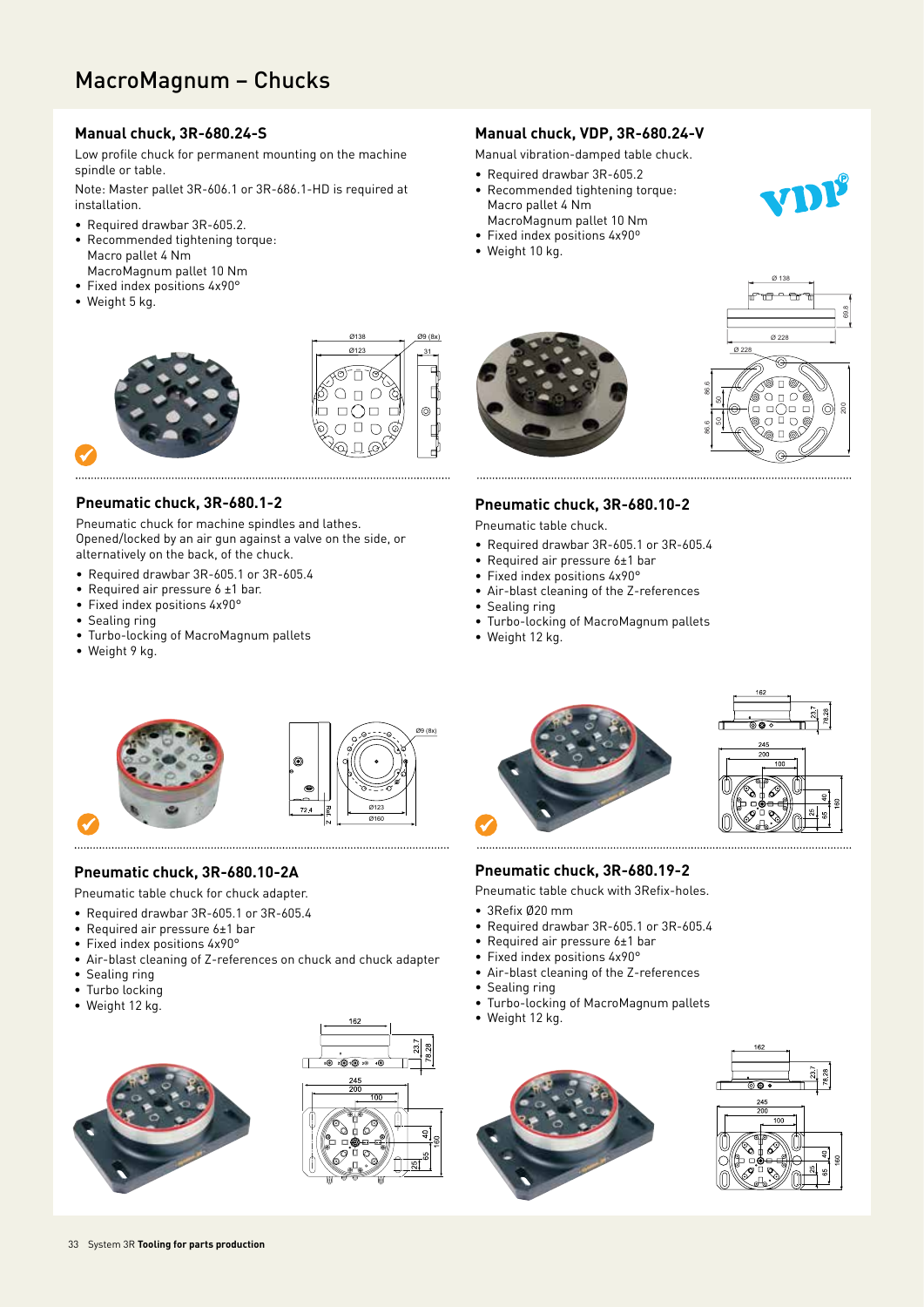# MacroMagnum – Chucks

#### **Pneumatic chuck, VDP, 3R-680.1-2V**

- Pneumatic vibration-damped table chuck.
- Required drawbar 3R-605.1 or 3R-605.4
- Required air pressure 6 ±1 bar
- Fixed index positions 4x90º
- Air-blast cleaning of the Z-references
- Turbo locking
- Weight 13 kg.

![](_page_3_Figure_9.jpeg)

#### **Pneumatic chuck, 3R-SP26712**

For permanent mounting on the machine table.

- Supplied with drawbar 3R-605.2
- Required air pressure 6 ±1 bar
- Fixed index positions 4x90º
- Flushing duct

- Air-blast cleaning of the Z-references
- Sealing ring
- Turbo locking
- Weight 5 kg.

#### **Pneumatic chuck, 90809.03**

Pneumatic chuck intended for permanent building-in.

- Required drawbar 3R-605.1 or 3R-605.4
- Required air pressure 6 ±1 bar
- Fixed index positions 4x90º
- Flushing duct
- Air-blast cleaning of the Z-references
- Sealing ring
- Turbo locking
- Weight 5 kg.

![](_page_3_Picture_30.jpeg)

![](_page_3_Figure_31.jpeg)

![](_page_3_Picture_32.jpeg)

![](_page_3_Figure_33.jpeg)

3R-681.51

3R-680.19-2

![](_page_3_Picture_34.jpeg)

![](_page_3_Figure_36.jpeg)

![](_page_3_Picture_37.jpeg)

#### **Pneumatic chuck, 3R-680.10-3**

For permanent mounting on the machine table.

- Supplied with drawbar 3R-605.2
- Required air pressure 6 ±1 bar
- Fixed index positions 4x90º
- Flushing duct
- Air-blast cleaning of the Z-references
- Sealing ring
- Turbo locking
- Weight 7.5 kg.

![](_page_3_Picture_49.jpeg)

![](_page_3_Picture_50.jpeg)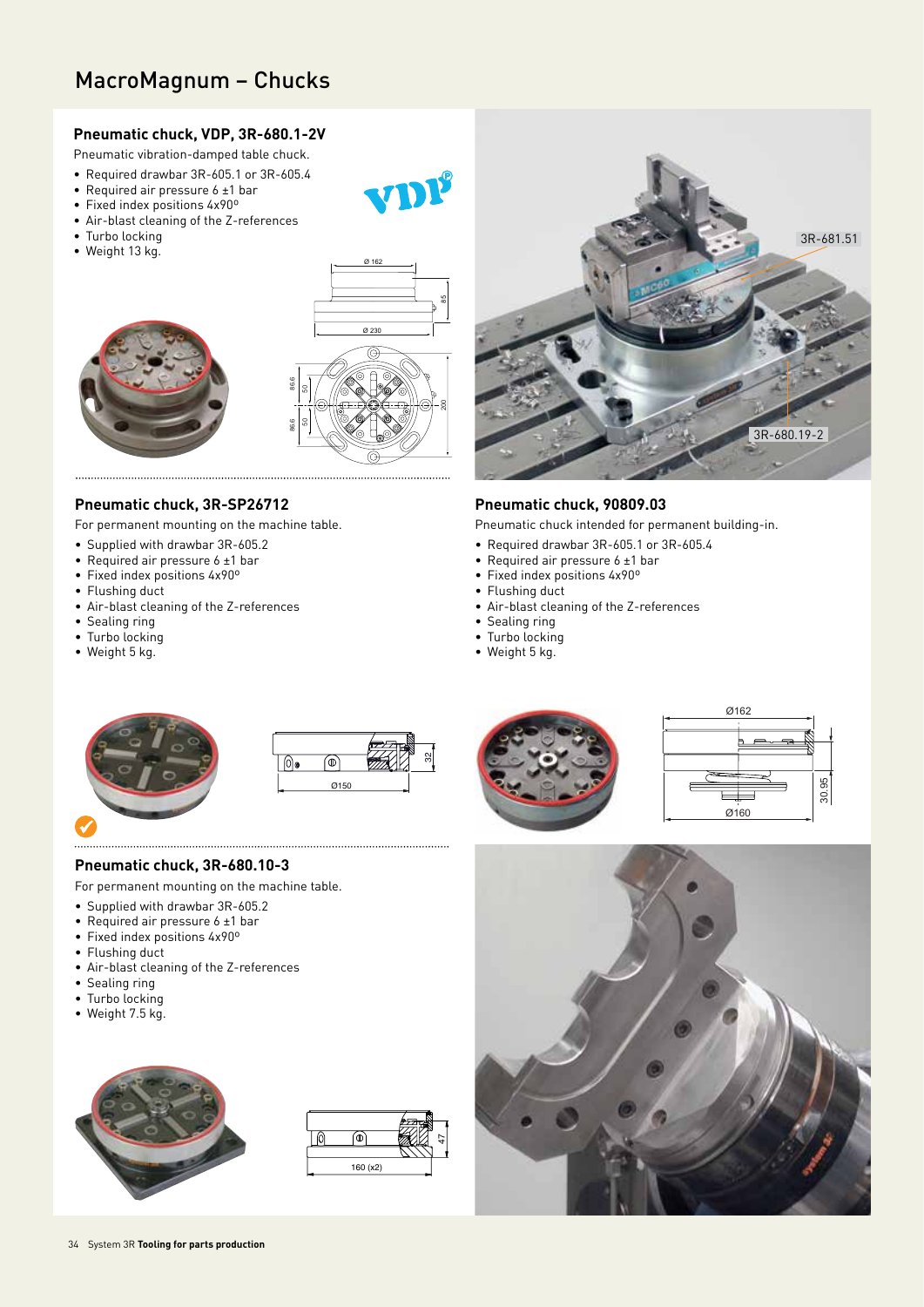### MacroMagnum – Chuck adapters

![](_page_4_Figure_1.jpeg)

MacroMagnum chuck

| <b>Chuck adapters</b> | Article number | Drawbar                          | Feature               |
|-----------------------|----------------|----------------------------------|-----------------------|
| Pneumatic             | 90964          | $3R-605.1 / 3R-605.4 + 3R-605.2$ | MacroMagnum > Macro   |
| Pneumatic             | 3R-682.600-A   | $3R-605.1 / 3R-605.4 + 3R-605.2$ | MacroMagnum > Macro   |
| Pneumatic             | 3R-682-600-RS  | 3R-605.1RS                       | MacroMagnum > Macro   |
| Pneumatic             | 90356.20       | 3R-605.2 / 3R-605.4              | Dynafix ► MacroMagnum |

#### **Pneumatic chuck adapter, MacroMagnum-Macro, 3R-682.600-A**

Chuck adapter with built-in pneumatic Macro chuck for mounting in 3R-680.10-2A.

- Requires drawbar 3R-605.1RS
- Carbide X & Y-References
- Clamping force 6000 N
- Turbo locking
- Max load 50 kg to acquire accuracy 0.002 mm
- Weight 4.5 kg

![](_page_4_Figure_12.jpeg)

#### **Manual chuck adapter, MacroMagnum-Macro, 90964**

From MacroMagnum into Macro system. Chuck adapter with built-in Macro chuck.

- Requires drawbar 3R-605.2 or similar.
- Solid X & Y-References
- Recommended clamping torque 6 Nm
- Permissable torque 135 Nm
- Clamping force 6000 N
- Max load 50 kg to acquire accuracy 0.002 mm
- Weight 4.3 kg.

![](_page_4_Figure_22.jpeg)

![](_page_4_Picture_23.jpeg)

#### **Pneumatic chuck adapter, MacroMagnum-Macro, 3R-682.600-RS**

Chuck adapter with built-in Pneumatic Macro chuck.

- Requires drawbar 3R-605.1RS
- Carbide X & Y-References
- Rust resistant
	- Clamping force 6000 N
	- Turbo locking
	- Max load 50 kg to acquire accuracy 0.002 mm
	- Weight 4.8 kg

![](_page_4_Figure_33.jpeg)

#### **Pneumatic chuck adapter, Dynafix-MacroMagnum, 90356.20**

Chuck adapter with built-in pneumatic MacroMagnum chuck for mounting in 90356.10 or similar. See Dynafix for further information.

![](_page_4_Picture_36.jpeg)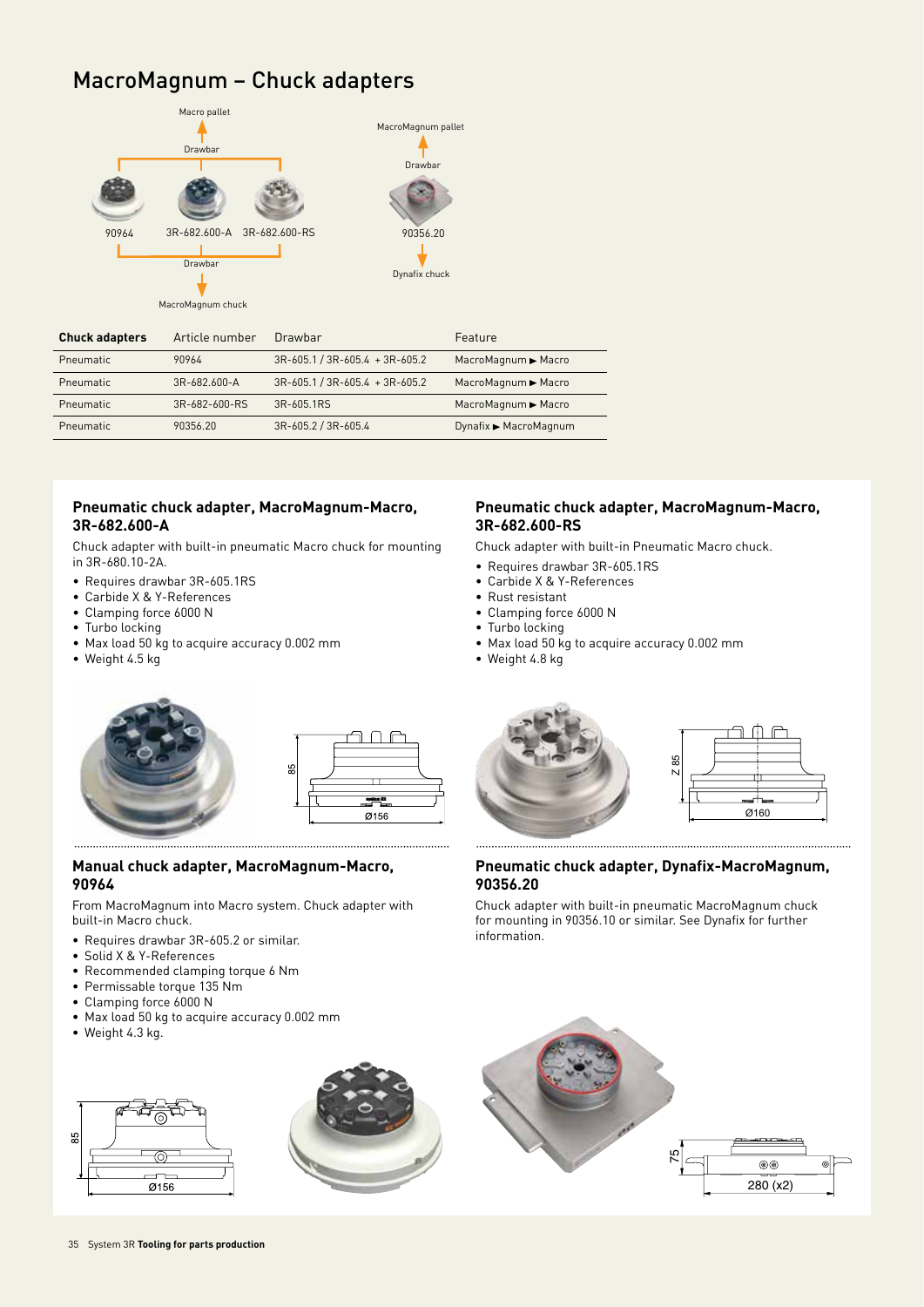# MacroMagnum – Pallets & reference element

![](_page_5_Figure_1.jpeg)

NOTE: All Macro pallets can be used in the MacroMagnum chucks.

| Reference element Ø142 mm          | Article number | Feature                   |
|------------------------------------|----------------|---------------------------|
| Hardened reference element 12.5 mm | 3R-681.71      | rust-resistant            |
| Pallets Ø156 mm                    | Article number | Feature                   |
| Unhardened pallet 35 mm            | 3R-681.51-SA   |                           |
| Unhardened pallet 35 mm            | 3R-681.156-A   | reference element Ø142 mm |
| Hardened pallet 35 mm              | 3R-681.51      | 3Refix Ø10 mm             |
| Three-jaw chuck                    | 90421          |                           |

![](_page_5_Picture_4.jpeg)

#### **Reference element Ø142 mm, 3R-681.71**

Hardened pallet with clearance holes for fixing screws. Note: Must be mounted on the workpiece/fixture before it is locked in a chuck.

- Rust-resistant
- Weight 1 kg.

# **Pallet Ø156 mm, 3R-681.51-SA**

Unhardened pallet with hardened references and hole markings for eight clearance holes.

- Adapted for automatic changing
- Ready for code carrier
- Weight 4.5 kg.

![](_page_5_Picture_14.jpeg)

![](_page_5_Picture_15.jpeg)

![](_page_5_Picture_17.jpeg)

 $22.5$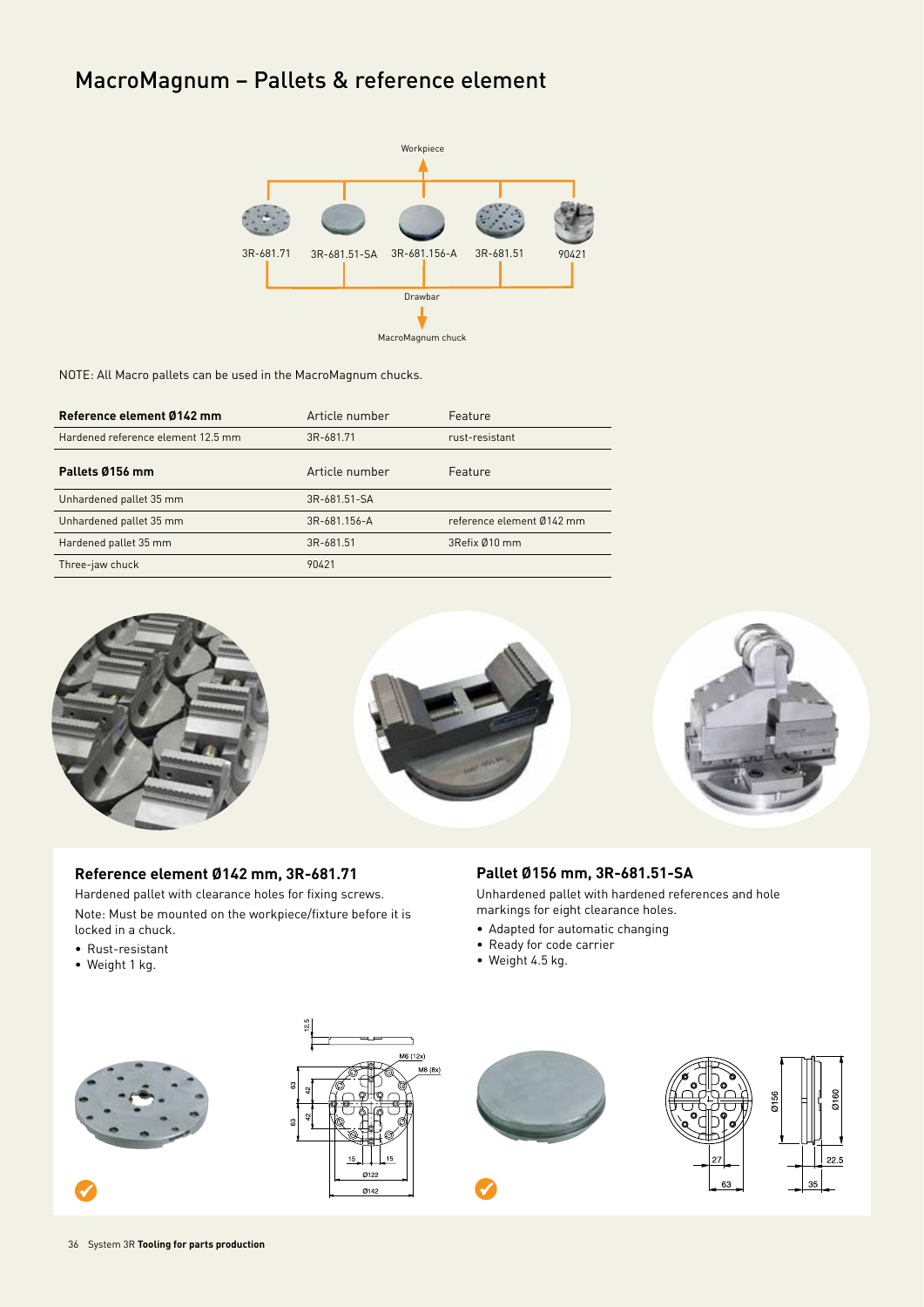## MacroMagnum – Pallets & accessories

#### **Pallet Ø156 mm, 3R-681.156-A**

Unhardened pallet with hardened reference element type 3R-681.71.

- Adapted for automatic changing
- Ready for code carrier
- Weight 4.5 kg.

![](_page_6_Picture_6.jpeg)

![](_page_6_Picture_7.jpeg)

#### **Pallet Ø156 mm, 3R-681.51**

Hardened pallet with threads and clearance holes for eight and ten fixing screws.

- 3Refix Ø10 mm
- Adapted for automatic changing
- Ready for code carrier
- Rust-resistant
- Flushing connection
- Weight 5 kg.

![](_page_6_Picture_16.jpeg)

![](_page_6_Figure_17.jpeg)

![](_page_6_Picture_18.jpeg)

#### **Drawbars**

#### **3R-605.1E**

- Ø20x57.1 mm with flushing holes Ø7 mm
- Supplied in sets of 10 pcs.
- **3R-605.1EE**
- Supplied in sets of 40 pcs.

![](_page_6_Picture_25.jpeg)

### **3R-605.4E**

For round pallets adapted for automatic changing.

- Ø20x57.1 without flushing hole
- Supplied in sets of 10 pcs.

#### **3R-605.4EE**

• Supplied in sets of 40 pcs.

![](_page_6_Picture_32.jpeg)

 $\checkmark$ 

#### **3R-605.2E**

- Ø20x36.9 mm with Ø7 mm flushing hole
- Supplied in sets of 5 pcs.

#### **3R-605.2EE**

• Supplied in sets of 20 pcs.

![](_page_6_Picture_38.jpeg)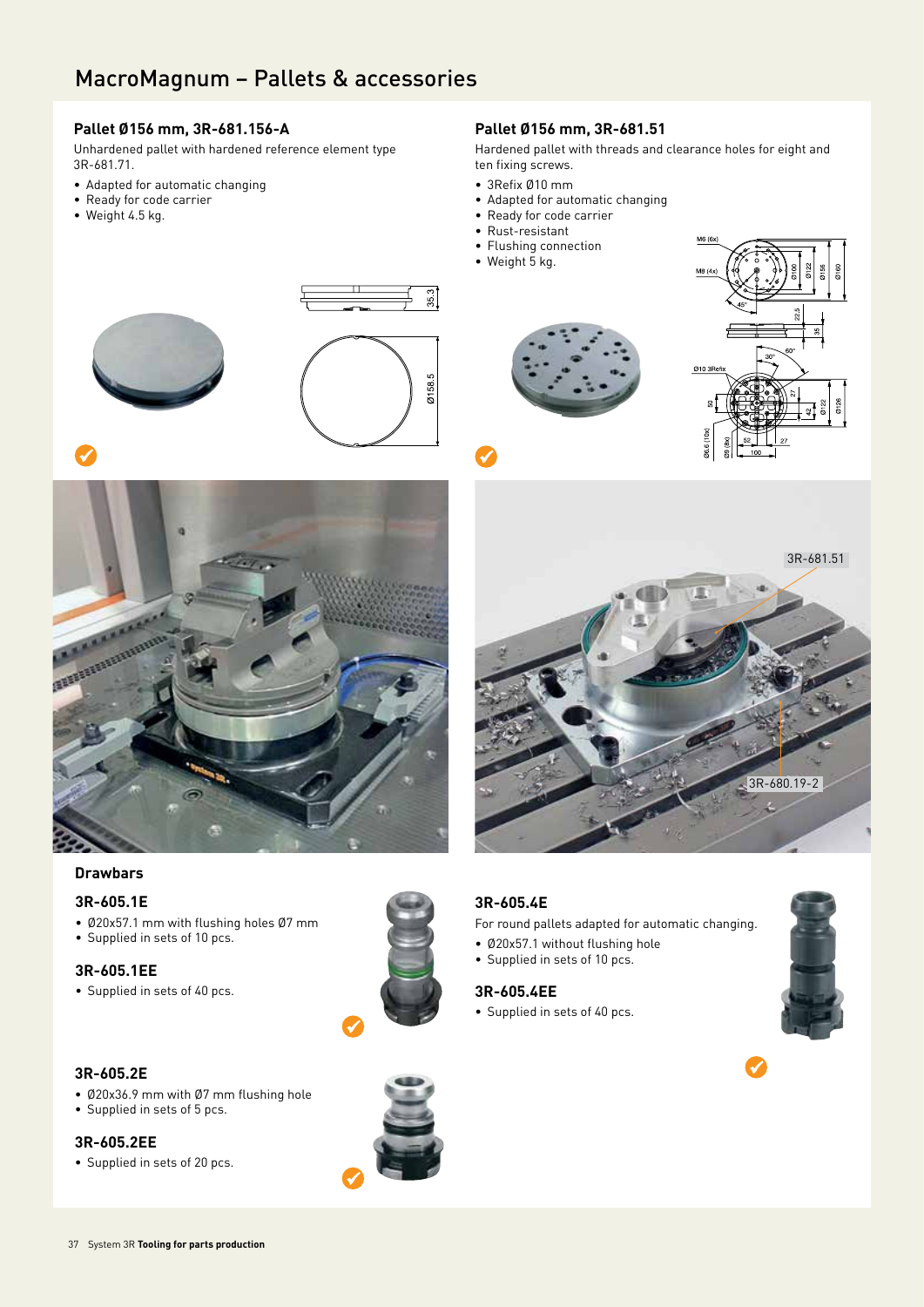### MacroMagnum – User kit & Accessories

![](_page_7_Picture_1.jpeg)

#### **Three-jaw chuck, 90421**

Three-jaw chuck mounted on pallet 3R-681.51-SA.

- Adapted for automatic changing
- Ready for code carrier
- Total height 127 mm
- Weight 16 kg.

#### **Check ruler, 3R-686.1-HD**

Check ruler for setting flatness and angular positions. Ground hole for centring.

- Adapted for automatic changing
- Ready for code carrier
- Measuring length 130 mm
- Weight 6 kg.

 $\checkmark$ 

![](_page_7_Picture_14.jpeg)

#### **Splash guard, 90027.03**

Intended for MacroMagnum chucks. Can also be used as a cover for unused chucks.

![](_page_7_Picture_17.jpeg)

#### **User kit, 3R-688.24-S**

3R-680.24-S MacroMagnum chuck, Manual, Low profile, 1 pc. 3R-681.51-SA MacroMagnum Pallet Ø156 mm, 4 pcs. 3R-605.2 Drawbar, 2 pcs.

![](_page_7_Picture_20.jpeg)

#### **3Refix mandrel, 3R-901-10E-TX**

• 3Refix Ø10 mm

 $\checkmark$ 

- Recommended tightening torque 4 Nm
- Supplied in sets of 10 pcs.
- Weight per set 0.2 kg.

Note: When positioning with 3Refix mandrels – always tighten the expanding mandrel in the  $R<sup>0</sup>$  hole first.

![](_page_7_Picture_27.jpeg)

![](_page_7_Picture_28.jpeg)